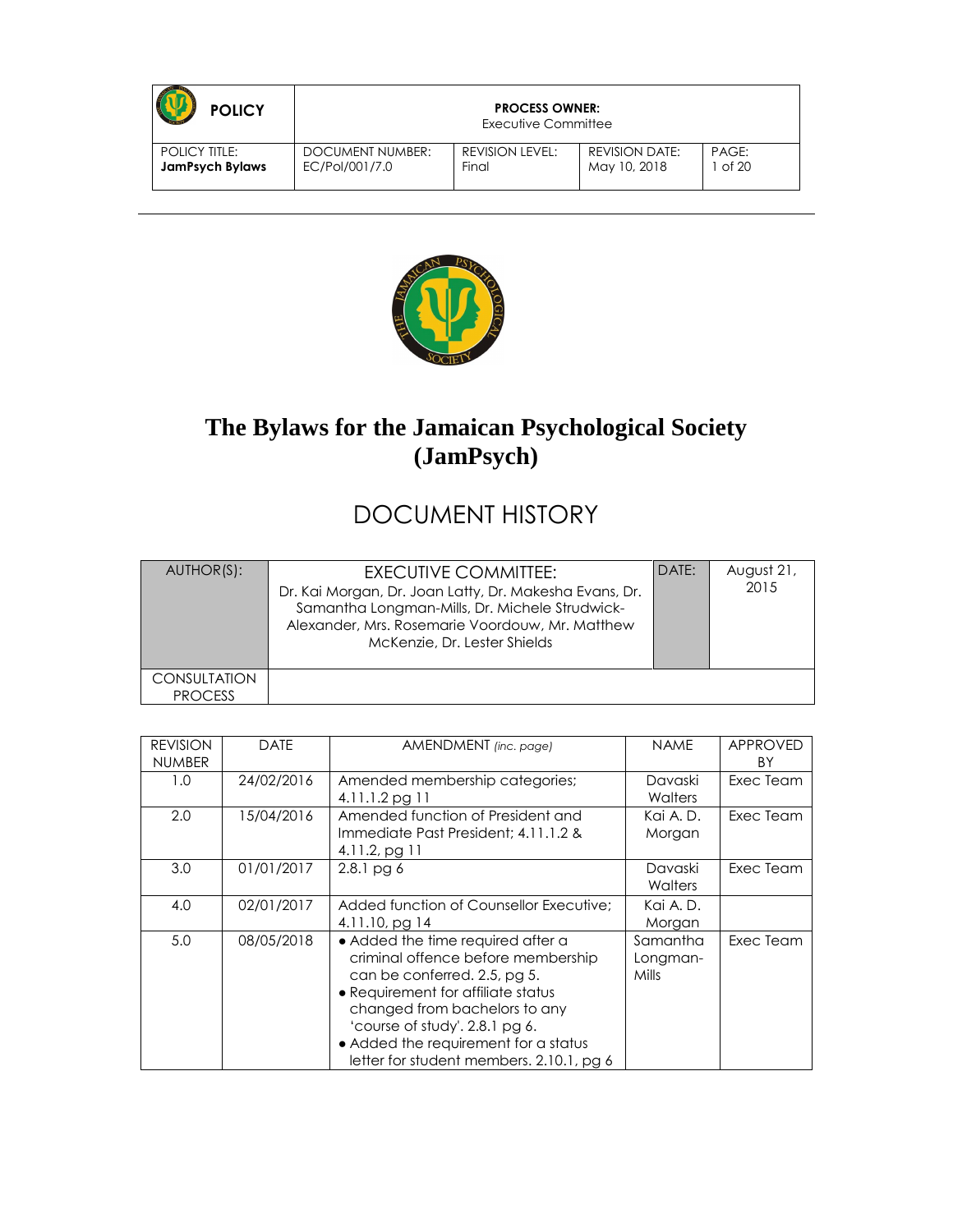| <b>POLICY</b>          |                  | <b>PROCESS OWNER:</b><br>Executive Committee |                       |         |
|------------------------|------------------|----------------------------------------------|-----------------------|---------|
| <b>POLICY TITLE:</b>   | DOCUMENT NUMBER: | REVISION LEVEL:                              | <b>REVISION DATE:</b> | PAGE:   |
| <b>JamPsych Bylaws</b> | EC/Pol/001/7.0   | Final                                        | May 10, 2018          | 2 of 20 |

|                                  |             | · Added Regional Representatives to<br>members of the Executive Committee;<br>4.10.1, pg 10. |                               |                       |
|----------------------------------|-------------|----------------------------------------------------------------------------------------------|-------------------------------|-----------------------|
| <b>REVISION</b><br><b>NUMBER</b> | <b>DATE</b> | AMENDMENT (inc. page)                                                                        | <b>NAME</b>                   | <b>APPROVED</b><br>BY |
| 6.0                              | 9/5/2018    | Amended the role of the Director of<br>Advocacy. 4.11.8, pg 13.                              | Kai A.D.<br>Morgan            | Exec Team             |
| 7.0                              | 10/5/2018   | Added the Ethics Complaints Process;<br>6.6.3-6.6.7, pgs 18-20.                              | Samantha<br>Longman-<br>Mills | Exec Team             |
| 8.0                              | 31/05/2018  | Amended role of Education Committee                                                          | Kai A.D.<br>Morgan            | Exec Team             |
|                                  |             |                                                                                              |                               |                       |
|                                  |             |                                                                                              |                               |                       |
|                                  |             |                                                                                              |                               |                       |
|                                  |             |                                                                                              |                               |                       |
|                                  |             |                                                                                              |                               |                       |
|                                  |             |                                                                                              |                               |                       |
|                                  |             |                                                                                              |                               |                       |
|                                  |             |                                                                                              |                               |                       |
|                                  |             |                                                                                              |                               |                       |
|                                  |             |                                                                                              |                               |                       |
|                                  |             |                                                                                              |                               |                       |
|                                  |             |                                                                                              |                               |                       |
|                                  |             |                                                                                              |                               |                       |
|                                  |             |                                                                                              |                               |                       |
|                                  |             |                                                                                              |                               |                       |
|                                  |             |                                                                                              |                               |                       |
|                                  |             |                                                                                              |                               |                       |
|                                  |             |                                                                                              |                               |                       |
|                                  |             |                                                                                              |                               |                       |
|                                  |             |                                                                                              |                               |                       |
|                                  |             |                                                                                              |                               |                       |
|                                  |             |                                                                                              |                               |                       |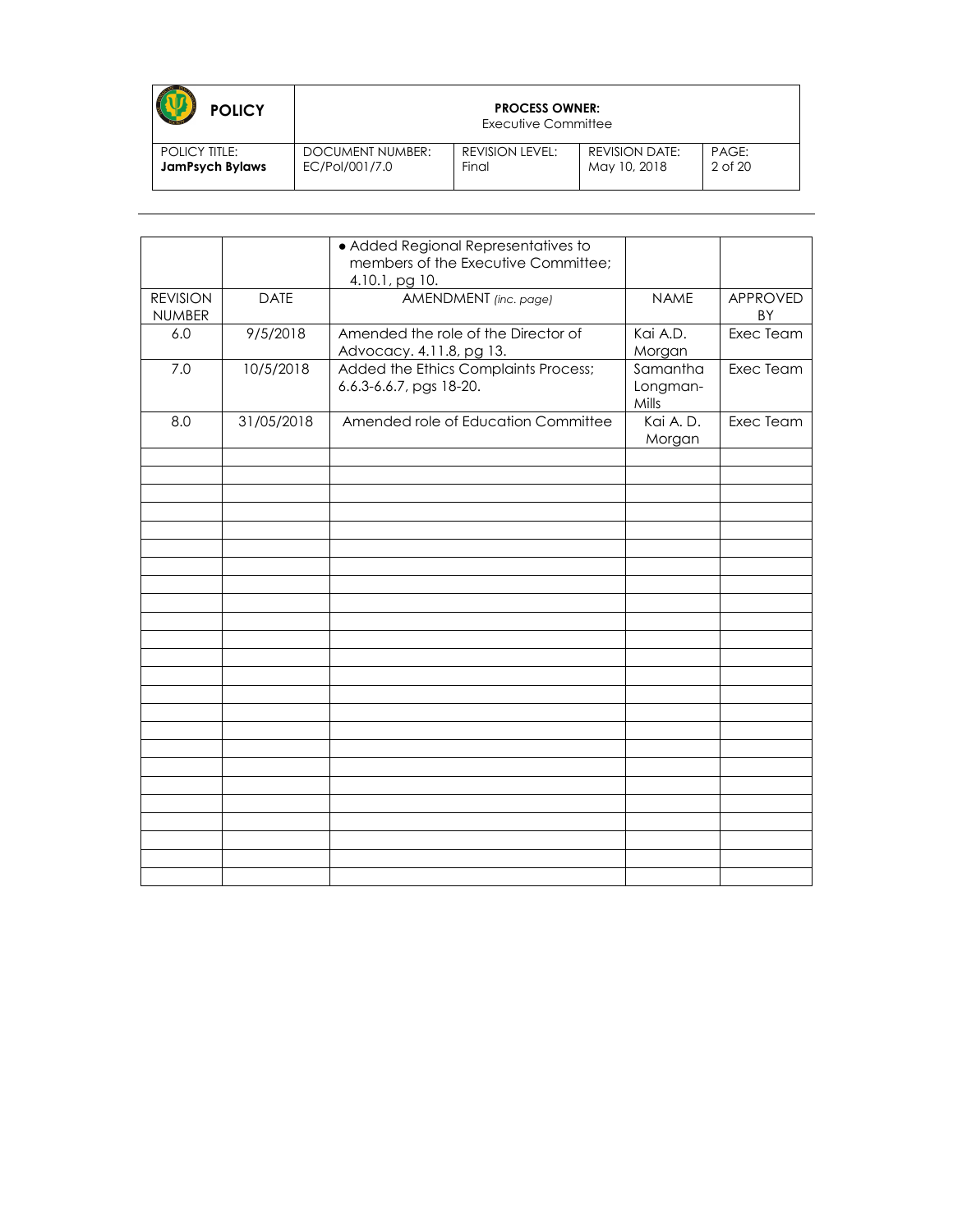| <b>POLICY</b>          |                  | <b>PROCESS OWNER:</b><br>Executive Committee |                       |         |
|------------------------|------------------|----------------------------------------------|-----------------------|---------|
| <b>POLICY TITLE:</b>   | DOCUMENT NUMBER: | <b>REVISION LEVEL:</b>                       | <b>REVISION DATE:</b> | PAGE:   |
| <b>JamPsych Bylaws</b> | EC/Pol/001/7.0   | Final                                        | May 10, 2018          | 3 of 20 |



# **The Bylaws for the Jamaican Psychological Society (JamPsych)**

**Content Outline**

**Page**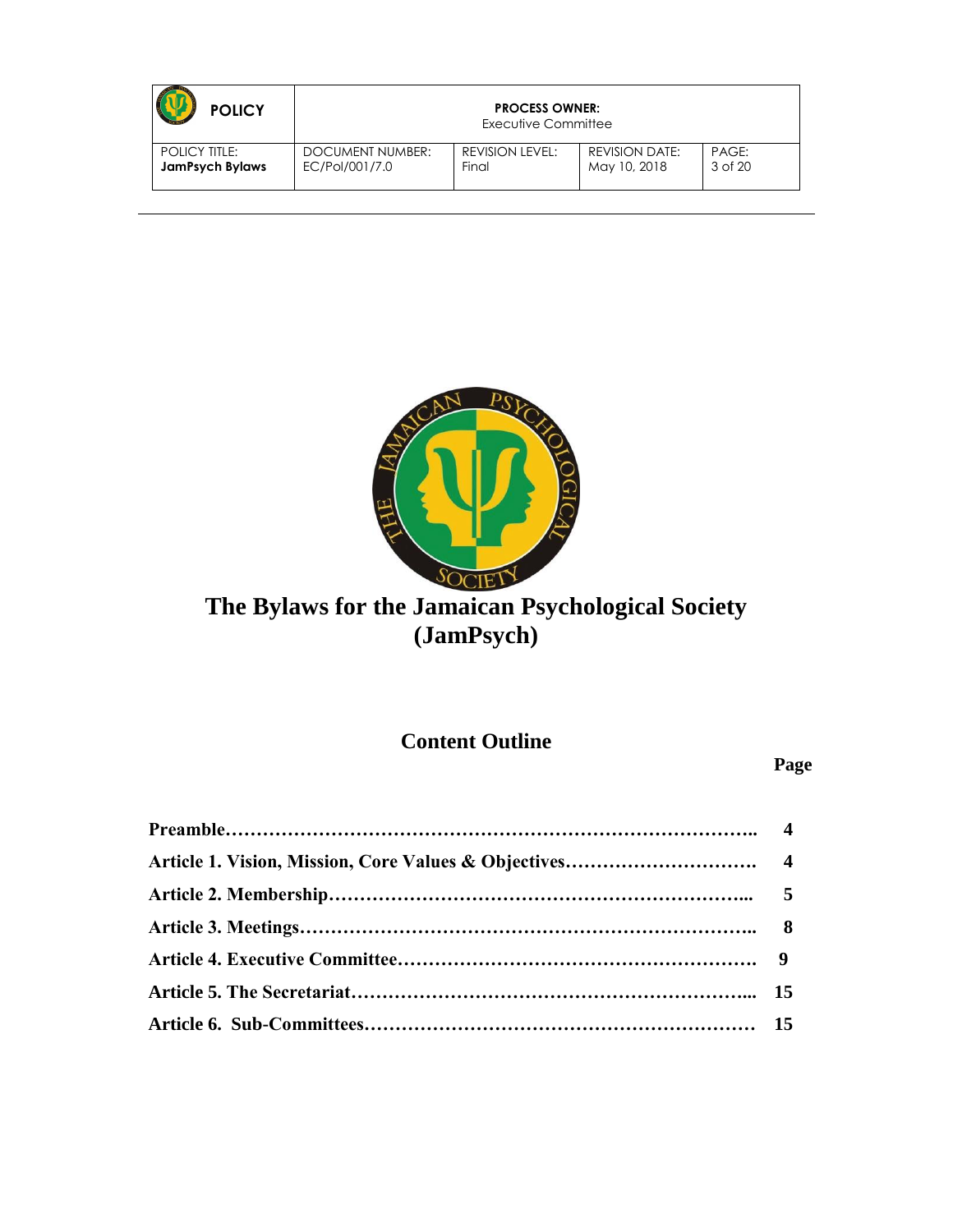| <b>POLICY</b>          |                         | <b>PROCESS OWNER:</b><br>Executive Committee |                       |         |
|------------------------|-------------------------|----------------------------------------------|-----------------------|---------|
| <b>POLICY TITLE:</b>   | <b>DOCUMENT NUMBER:</b> | REVISION LEVEL:                              | <b>REVISION DATE:</b> | PAGE:   |
| <b>JamPsych Bylaws</b> | EC/Pol/001/7.0          | Final                                        | May 10, 2018          | 4 of 20 |

### **BYLAWS**

### **The Jamaican Psychological Society**

#### **Preamble**

The bylaws contained within this document serve as the constitution for the Jamaican Psychological Society (JamPsych), and supersede all Jamaican Psychological Society regulations, policies, or guidelines that may conflict with it. In these bylaws the word "Society" means the Jamaican Psychological Society. These bylaws can be amended only by a majority vote of the membership. However, in extraordinary situations as advocated by the President, amendments can be made by a vote of the Executive Committee and if successful, become effective at the close of the Executive meeting. However, changes to the bylaws based solely on the vote of the Executive Committee, shall be presented to the membership, so it can be repealed, amended and/or adopted by the membership. The repeal or amendment of any Society's rule, or the addition of a new rule, becomes effective at the close of the day at which it was adopted or repealed.

#### **Article 1: Vision, Mission, Core Values & Objectives**

#### *1.1 Vision:*

*The Jamaican Psychological Society aspires to be the professional body for psychologists and counsellors in Jamaica; while exemplifying high professional standards, providing quality continuing education, ensuring public awareness and advancing psychology and counselling as a profession.* 

#### *1.2 Mission:*

*To promote the development of professional psychologists and counsellors; and uphold ethical standards, conduct, and respect for diversity in the practice of psychology and counselling.*

**1.3** The core values of the Society are: integrity, accountability, transparency, professionalism, inclusivity/inclusiveness, cultural relevance, social responsibility and respect for diversity.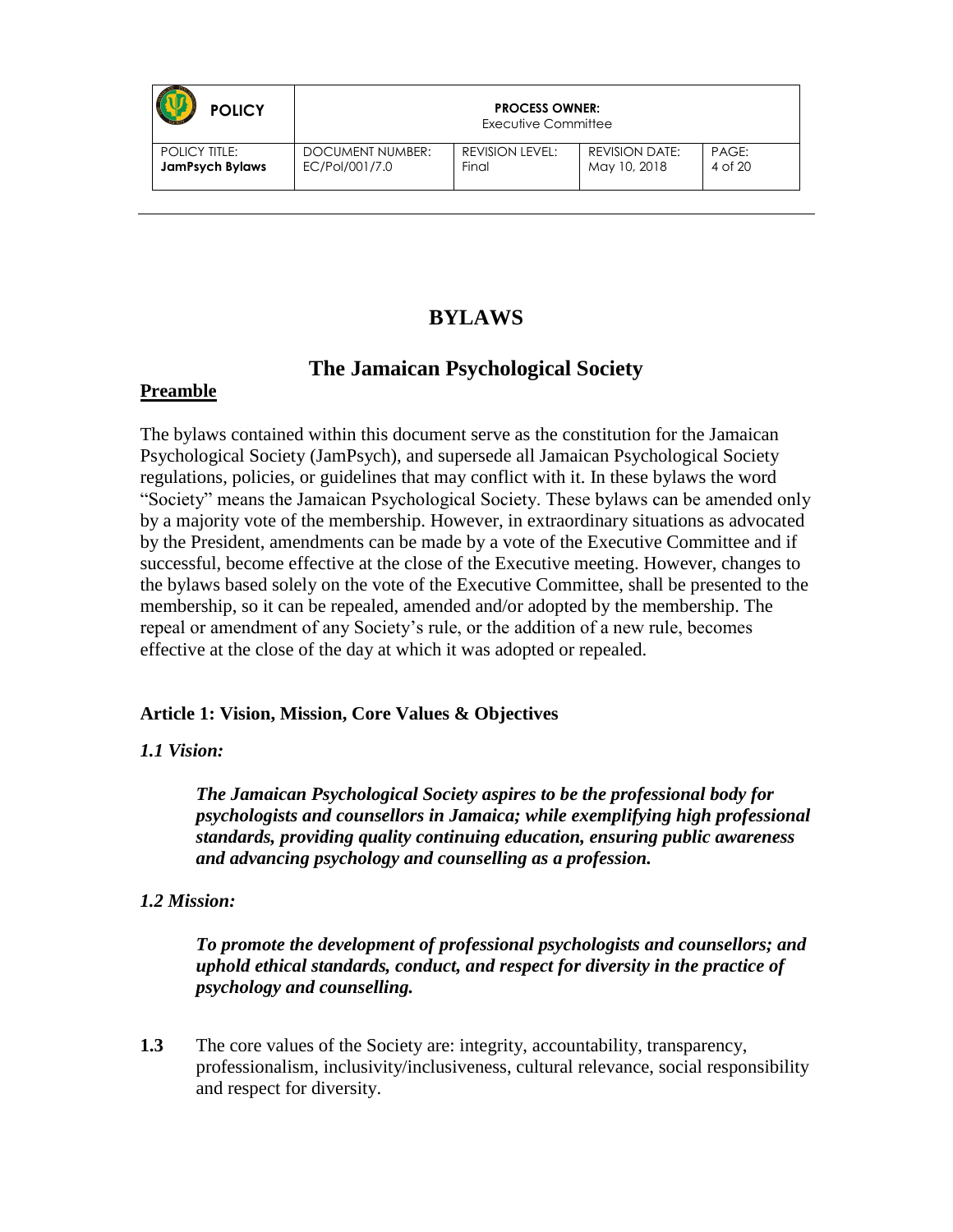| <b>POLICY</b>          | <b>PROCESS OWNER:</b><br>Executive Committee |                        |                       |         |
|------------------------|----------------------------------------------|------------------------|-----------------------|---------|
| <b>POLICY TITLE:</b>   | <b>DOCUMENT NUMBER:</b>                      | <b>REVISION LEVEL:</b> | <b>REVISION DATE:</b> | PAGE:   |
| <b>JamPsych Bylaws</b> | EC/Pol/001/7.0                               | Final                  | May 10, 2018          | 5 of 20 |

- **1.4** The strategic objectives of the Society are:
	- **1.4.1** To protect the public by advocating for the highest professional standards amongst psychological and counselling practitioners in Jamaica.
	- **1.4.2** To enhance the professional practice of psychology and counselling in order to serve the nation and its psychological needs.

#### **Article 2: Membership**

- **2.1** The Society shall consist of four classes of members: Full members, Affiliate members, International Affiliate members and Student members.
- **2.2** Membership rights and privileges include the right to vote, to hold office and to benefit from discounts or other privileges extended to the Society's members. These rights and privileges are subject to the respective categories of membership.
- **2.3** Membership will be conferred to candidates at an Executive Committee meeting, after thorough evaluation of the candidate's application as per the Society's Scope of Practice requirements and upon the recommendation of the Director of Membership. Upon approval of membership status, the full payment of membership fees becomes due. Membership then becomes effective upon the payment of membership fees.
- **2.4** Membership fees become due for each member on the 1<sup>st</sup> of July of each year and cover fees associated with their membership until June  $30<sup>th</sup>$  of the following year. Fees paid at any point following July  $1<sup>st</sup>$  stand only for the period indicated above, with the exception being fees paid within 4 weeks prior to the end of the membership year; as this payment will also serve for the subsequent year.
- **2.5** All members are expected to adhere to high ethical standards. Therefore, once found guilty of a criminal offence, membership only becomes available five years after the conviction/imprisonment (whichever is more recent) for a non-violent crime, unrelated to the practice of psychology or counselling; with there being no ethical or legal breaches occurring within the past five years.
- **2.6** Full Members are entitled to the rights and privileges associated with membership without restriction.
- **2.7** The minimum requirement for Full membership status shall include:
	- (a) An accredited Doctoral or Masters Level, Psychology or Counselling degree that is recognized by the Society's Education Committee.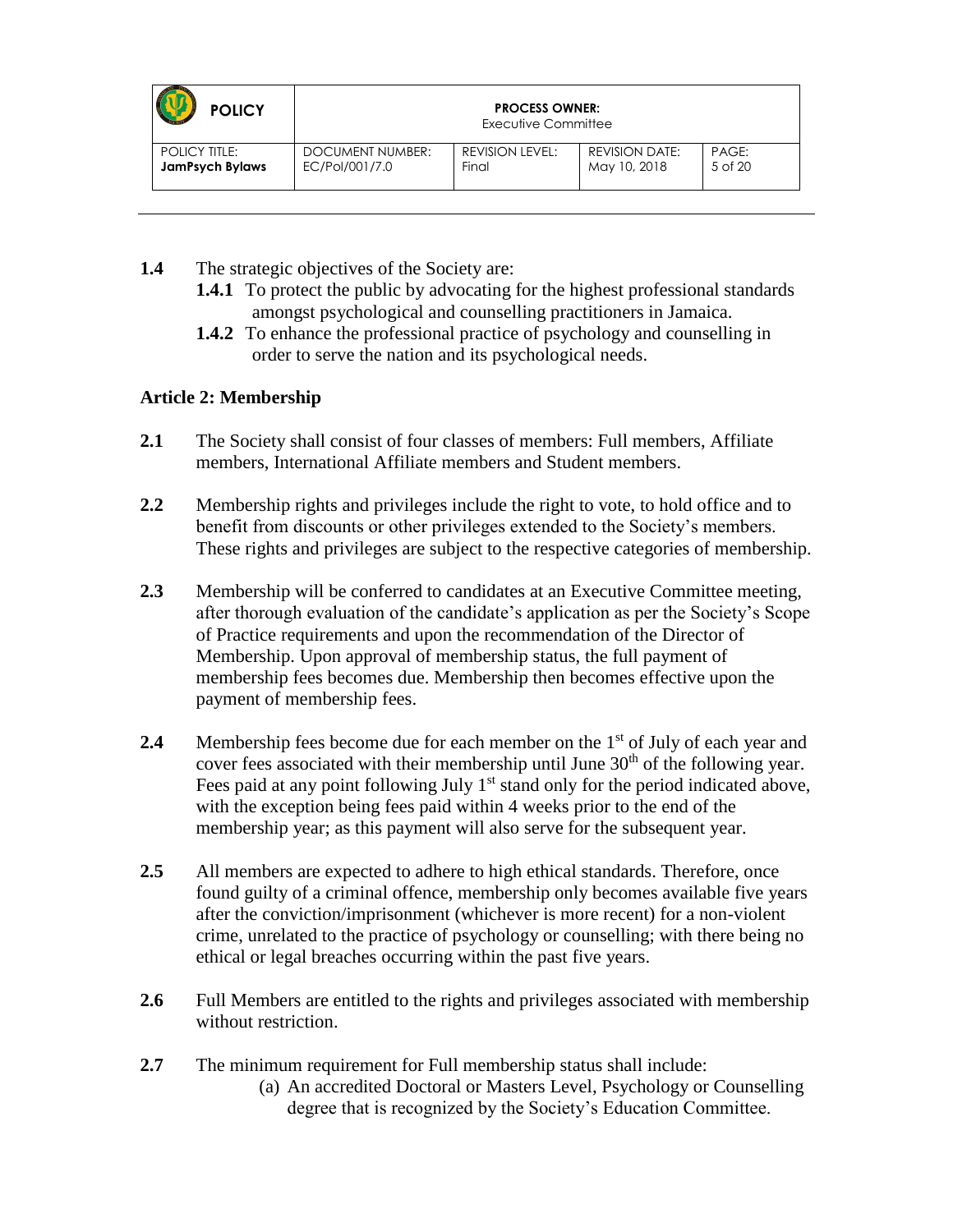| <b>POLICY</b>          |                  | <b>PROCESS OWNER:</b><br>Executive Committee |                       |             |
|------------------------|------------------|----------------------------------------------|-----------------------|-------------|
| <b>POLICY TITLE:</b>   | DOCUMENT NUMBER: | REVISION LEVEL:                              | <b>REVISION DATE:</b> | PAGE:       |
| <b>JamPsych Bylaws</b> | EC/Pol/001/7.0   | Final                                        | May 10, 2018          | $6$ of $20$ |

#### **AND**

- (b) Persons who are Jamaican nationals or who are ordinarily residents of Jamaica or in the process of establishing such residence.
- **2.8** Affiliate members are entitled to all rights and privileges of the Society, with the exception of voting rights and becoming a member of the Executive Committee.
	- **2.8.1** Requirements for Affiliate status shall include:
		- (a) Individuals who have completed a course of study in Psychology or Counselling, that is recognized by the Society's Education Committee. **Or**
		- (b) A Doctoral or Masters degree holder in fields other than psychology or counselling who have made distinguished contributions to the field of psychology and counselling as per a majority vote of the Executive Committee.
- **2.9** International Affiliate members are entitled to all rights and privileges of the Society with the exception of voting rights and becoming a member of the Executive Committee.
	- **2.9.1** The minimum requirements for International Affiliate status shall include: (a) A Bachelors, Doctoral or Masters Level, Psychology or Counselling degree that is recognized by the Society's Education Committee. **And**
		- (b) Residing in a country outside of Jamaica
	- 2.9.1 There are 2 sub-categories of International Affiliate membership:
		- (a.)International Affiliate (M) for individuals who meet the requirement of a full member but do not reside in Jamaica.
		- **Or**
			- (b.) International Affiliate (B) for individuals who meet the requirement of an affiliate member but do not reside in Jamaica.
- **2.10** Student members are entitled to all rights and privileges of the Society and are entitled to sit on all of the Society's committees. Student members are able to become a member of the Executive Committee, as a Student Representative. Student members do not have voting rights, except in relation to the selection of the Student Representative.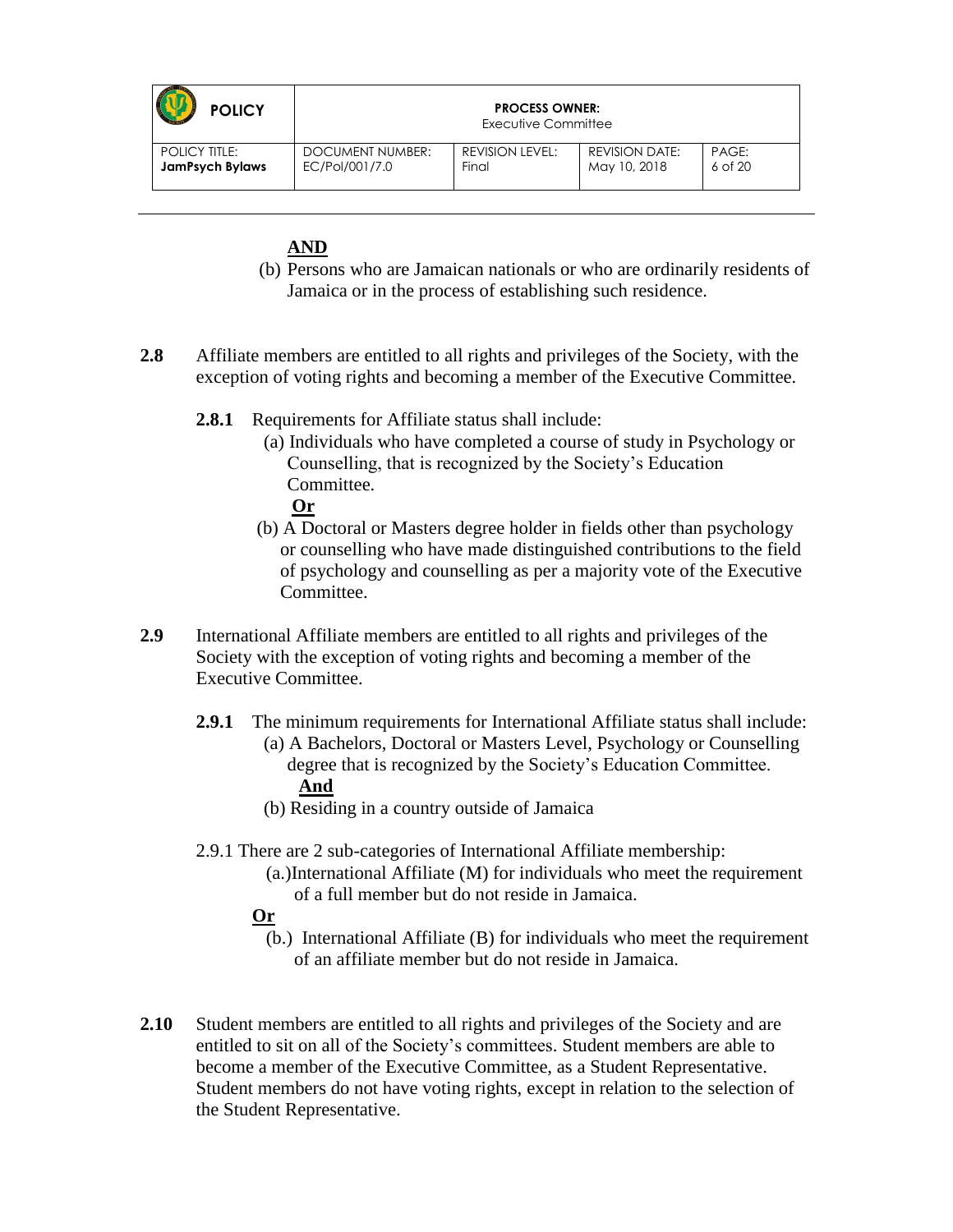| <b>POLICY</b>          | <b>PROCESS OWNER:</b><br>Executive Committee |                 |                       |         |
|------------------------|----------------------------------------------|-----------------|-----------------------|---------|
| <b>POLICY TITLE:</b>   | <b>DOCUMENT NUMBER:</b>                      | REVISION LEVEL: | <b>REVISION DATE:</b> | PAGE:   |
| <b>JamPsych Bylaws</b> | EC/Pol/001/7.0                               | Final           | May 10, 2018          | 7 of 20 |

**2.10.1** The minimum requirement for student member status shall include a status letter from a recognized institution, verifying the pursuit of a course of study that is primarily psychological in content, as evaluated by the Society's Education Committee.

#### *2.11 A member's membership ceases:*

- **2.11.1** After nonpayment of subscription dues for two consecutive years. Provided that there be no other compelling reason, nothing shall prevent such former member from reapplying for readmission to membership;
- **2.11.2** If a person has been admitted to membership and the data and particulars submitted to the Society by the candidate has been subsequently found to be false or is declared to be untrue;
- **2.11.3** If a member is deceased or declared insane or mentally incapacitated by a court having jurisdiction in insanity.
- **2.11.4** If upon the findings of the Ethics Committee, whose findings have been duly ratified by the Executive Committee, a member has been found to be in serious breach or disjunction of the Society's Code of Ethics and professional conduct or if the member's general behaviour or reputation makes it, in the interest of the majority of membership that the member's membership be discontinued;
- **2.11.5** If at the relevant date of enforcement of any Act or legislation a member fails to meet the criteria of such legislation of persons permitted and or to be licensed under the Act to engage in the practice or to participate in the field of psychology or counselling in Jamaica or subsequent to such relevant date they were so permitted or could have been so permitted but have been later debarred or their names removed from the list of persons permitted under such Act or Statute from practicing or engaging in the field of psychology or counselling in Jamaica.
- **2.12** A person who has been dropped from membership pursuant to the rules and procedures of the Ethics Committee may reapply for membership after five years have elapsed from the date of termination of his/her membership unless another time frame was specified when they were dropped from the membership.
	- **2.12.1** Only the Executive Committee may accept the resignations of members. The Executive Committee can use its discretion to refuse the acceptance of a tendered resignation, particularly in situations wherein the member may be under the scrutiny of the Ethics Committee.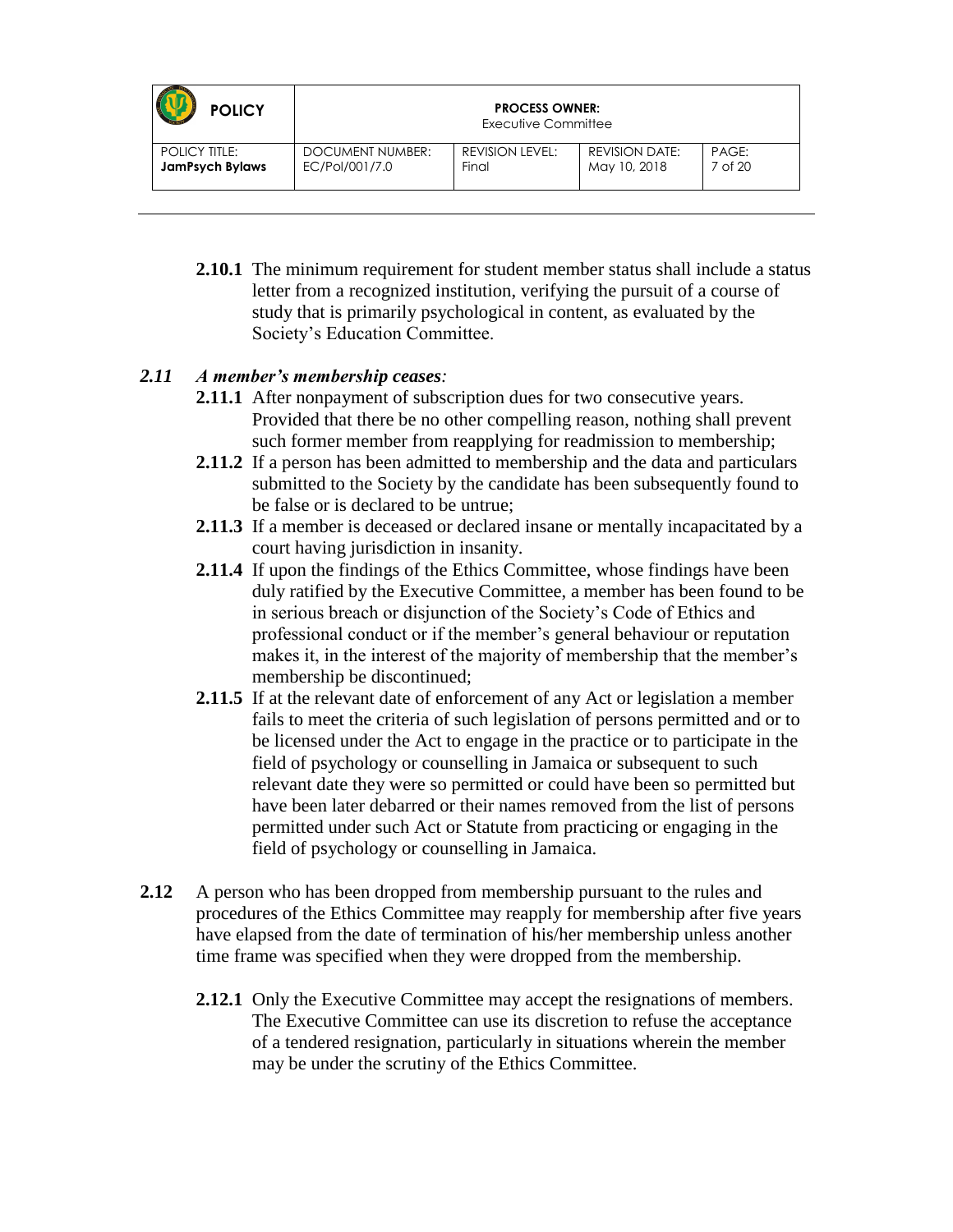| <b>POLICY</b>          |                  | <b>PROCESS OWNER:</b><br>Executive Committee |                       |         |
|------------------------|------------------|----------------------------------------------|-----------------------|---------|
| <b>POLICY TITLE:</b>   | DOCUMENT NUMBER: | <b>REVISION LEVEL:</b>                       | <b>REVISION DATE:</b> | PAGE:   |
| <b>JamPsych Bylaws</b> | EC/Pol/001/7.0   | Final                                        | May 10, 2018          | 8 of 20 |

- **2.12.2** Reapplications for membership, by previous members should be evaluated as thoroughly as if they were new members to ensure that they are ethically and technically qualified.
- **2.13** The Executive Committee shall have the power to designate additional or remove existing, requirements for membership status.
- **2.14** A person may be refused membership into the Society upon application if said person is found by the Ethics Committee of JamPsych to be in breach of the Society's Ethical Code of Conduct. The burden of proof lies with the person seeking membership to disprove the evidence presented.

#### **Article 3: Meetings**

- **3.1** The General Meetings are held for the conduct of the general business of the Society, including the determination of the Society's policies, carrying out such tasks and responsibilities as the full membership is empowered to carry out under this Constitution and Bylaws and also the election of the Executive Committee.
- **3.2** The General Meetings will be held at least annually at a location and date proposed by the Executive Committee.
- **3.3** General Meetings are open to all members, however only Full members are eligible to vote, and be elected to the Executive Committee, with the exception of the Student Representative.
- **3.4** The President shall chair the General Meetings, however, in the event the President is unable to do so, the Vice President, or an executive member designated by the President, shall chair the meeting.
- **3.5** Observers and speakers may be invited to the General Meeting at the discretion of the Executive Committee.
- **3.6** The Secretary will develop a provisional agenda, to be approved by the Executive Committee by a majority vote prior to General Meetings.
- **3.7** A quorum for general meetings and voting is defined as no less than 15 Full members.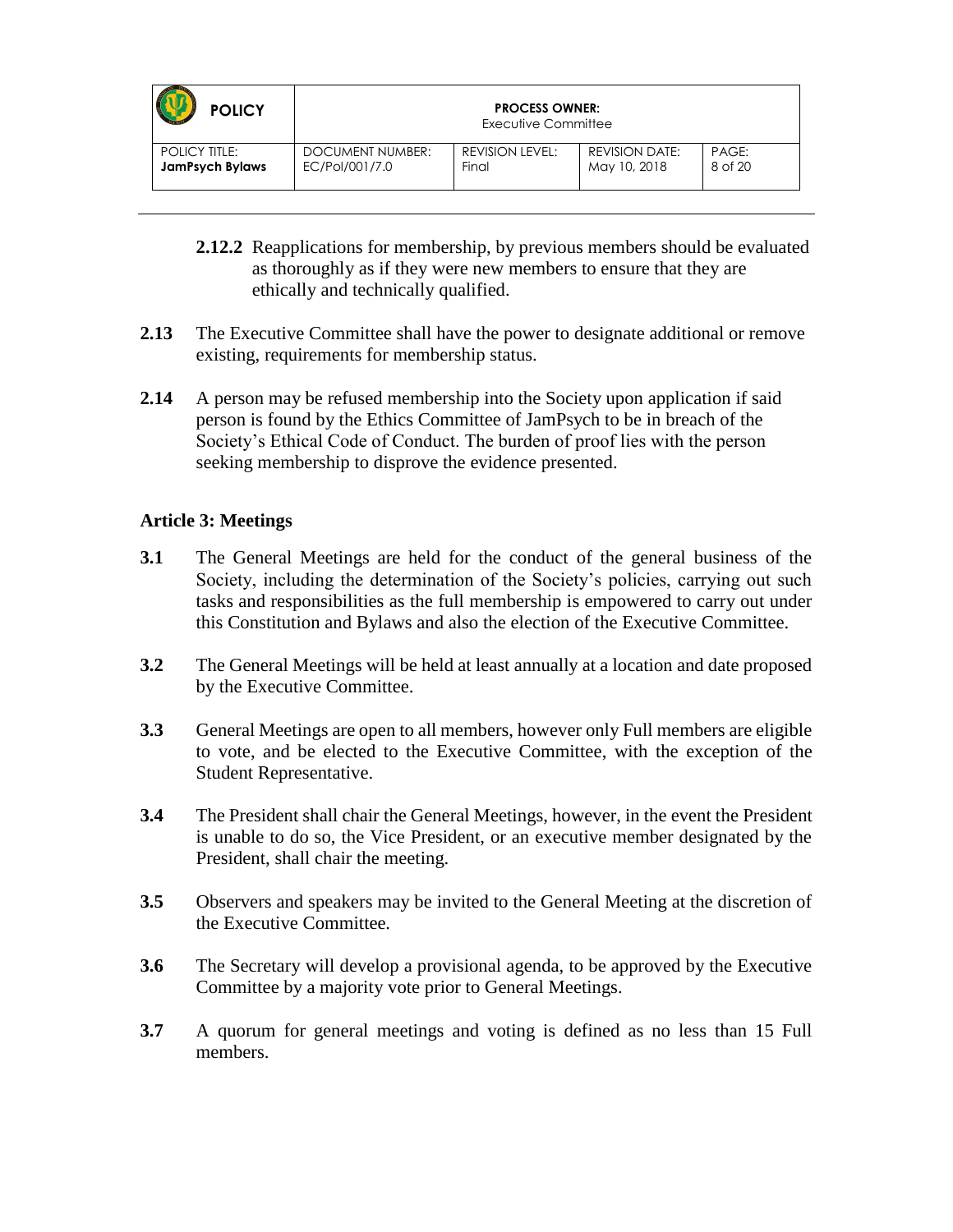| <b>POLICY</b>          | <b>PROCESS OWNER:</b><br>Executive Committee |                 |                       |         |
|------------------------|----------------------------------------------|-----------------|-----------------------|---------|
| <b>POLICY TITLE:</b>   | DOCUMENT NUMBER:                             | REVISION LEVEL: | <b>REVISION DATE:</b> | PAGE:   |
| <b>JamPsych Bylaws</b> | EC/Pol/001/7.0                               | Final           | May 10, 2018          | 9 of 20 |

- **3.8** Decisions will be made by a simple majority of those present and eligible to vote, conducted by open or secret ballot.
- **3.9** Decisions by voting which require immediate action may be conducted by mail, or electronically.
- **3.10** The membership should be advised of an upcoming General Meeting at least three weeks prior to the date of the General Meeting.
- **3.11** Special Meetings may be held throughout the year in the event that urgent decisions must be made by the membership. The notice that should be given to the membership prior to Special Meetings should be no less than 3 days with the decision making quorum for these meetings being a minimum of 10 Full members.

#### **Article 4: Executive Committee**

- **4.1** There shall be an Executive Committee, which shall be the legislative body of the Society and shall have full power and authority over the affairs and funds of the Society, including the power to review, upon its own initiative, the actions of the Executive Committee or any JamPsych Committee.
- **4.2** The President shall serve as Chair for the Executive Committee and Annual General Meetings. However, the Vice-President will chair these meetings in the event the President is unable to do so for all or part of a meeting. If the Vice-President is unable to chair the meeting an Executive member, designated by the President, shall chair the meeting.
- **4.3** The Executive Committee shall meet on a monthly basis after their election at an Annual General Meeting. Special meetings may be called by vote of the members of the Executive Committee. These special meetings shall be called provided that a majority of executive members agree to such a request.
- **4.4** Minutes shall be taken at each Executive Committee meeting and made available to the membership upon request.
- **4.5** The presence of at least 5 executive members shall constitute a quorum, for an Executive Committee meeting.
- **4.6** Unless otherwise specified in these Bylaws, Executive Committee decisions shall be made by a majority of those voting. In the case of a tie, the President has the deciding vote. Decisions shall be taken by open or secret ballot.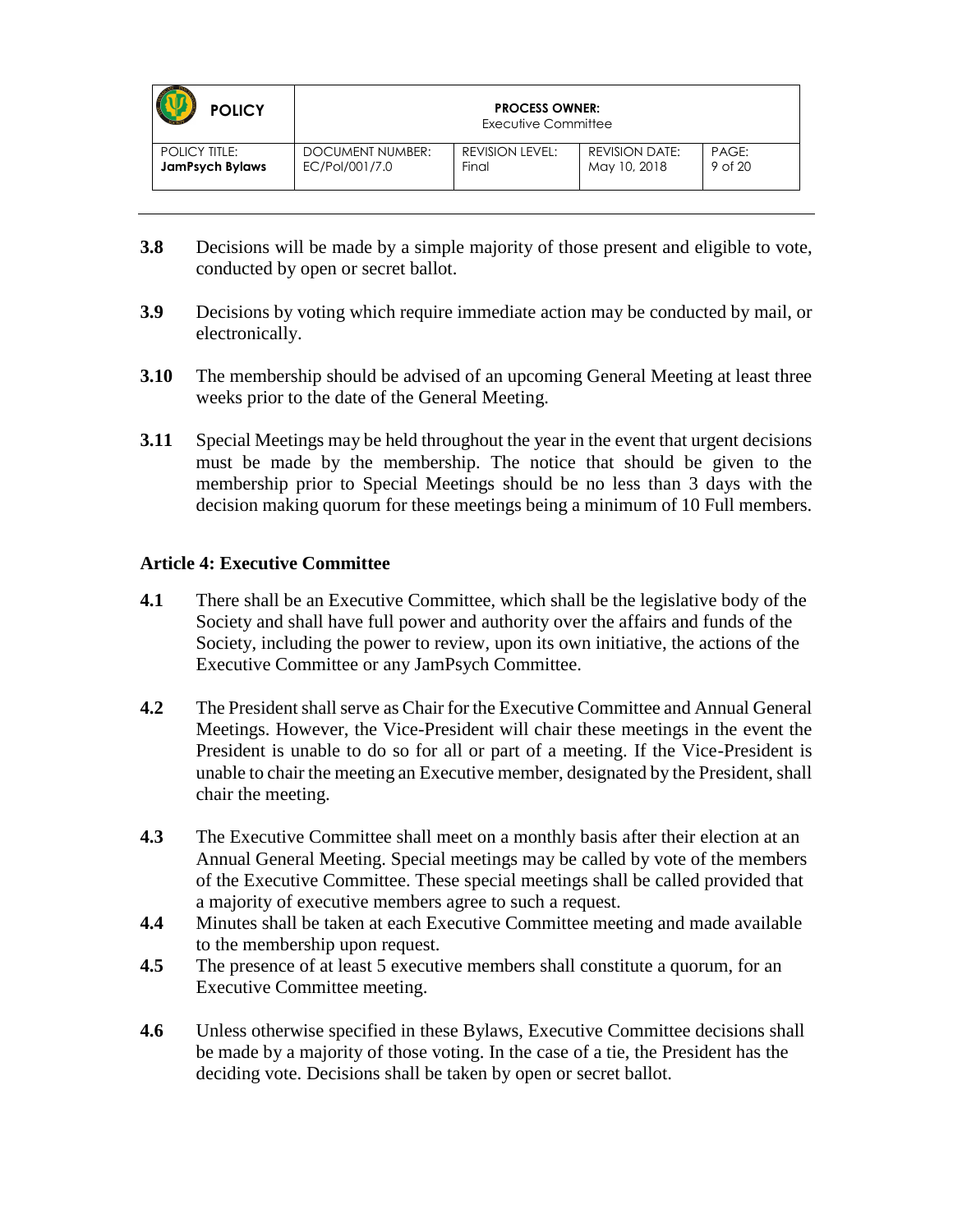| <b>POLICY</b>          | <b>PROCESS OWNER:</b><br>Executive Committee |                 |                       |              |
|------------------------|----------------------------------------------|-----------------|-----------------------|--------------|
| <b>POLICY TITLE:</b>   | DOCUMENT NUMBER:                             | REVISION LEVEL: | <b>REVISION DATE:</b> | PAGE:        |
| <b>JamPsych Bylaws</b> | EC/Pol/001/7.0                               | Final           | May 10, 2018          | $10$ of $20$ |

- **4.7** A primary representative and a substitute representative shall be selected from the Executive Committee, by the President, to represent the business of JamPsych on the board of the Council of Professions Allied to Medicine (CPAM).
- **4.8** The Executive Committee is responsible for the selection of members to sit on external boards or committees, as the Society's representatives. This selection process is typically conducted by a majority vote and each representative must be a Full member of the Society.
- **4.9** The Executive Committee is responsible for revising the Scope of Practice for Psychologists and Counsellors and providing guidance and liaising appropriately with the CPAM in matters of licensure and regulation of psychological and counselling practice in Jamaica.

#### **4.10** *Members of the Executive Committee*

 Only Full members of the Society can become a member of the Executive Committee, with the exception of the Student representative.

- **4.10.1** The Executive Committee shall consist of the President, the Immediate Past President, the Vice President, the Secretary, the Treasurer, the Director of Advocacy, Membership Director, Public Relations Director, the Counselling Executive, Student Representative, all Committee Leaders and 4 Regional Representatives. The Regional Representatives will represent the Southern, Southeast, Northeast and Western health regions of Jamaica. Membership to the executive committee will ordinarily occur through an election at an Annual General Meeting.
	- **4.10.1.1** Regular meetings of the Executive Committee shall be held monthly at a time and place specified by the President.
	- **4.10.1.2** The Executive Committee shall also establish a mechanism to provide continuing and prompt attention to such problems as may arise. A quorum at any meeting shall consist of at least 5 of the members of the Executive Committee.
	- **4.10.1.3** In the case of incapacitation or resignation of an Executive Committee member more than two months away from the next Annual General Meeting, the Executive Committee may vote to fill the vacancy for the unexpired term.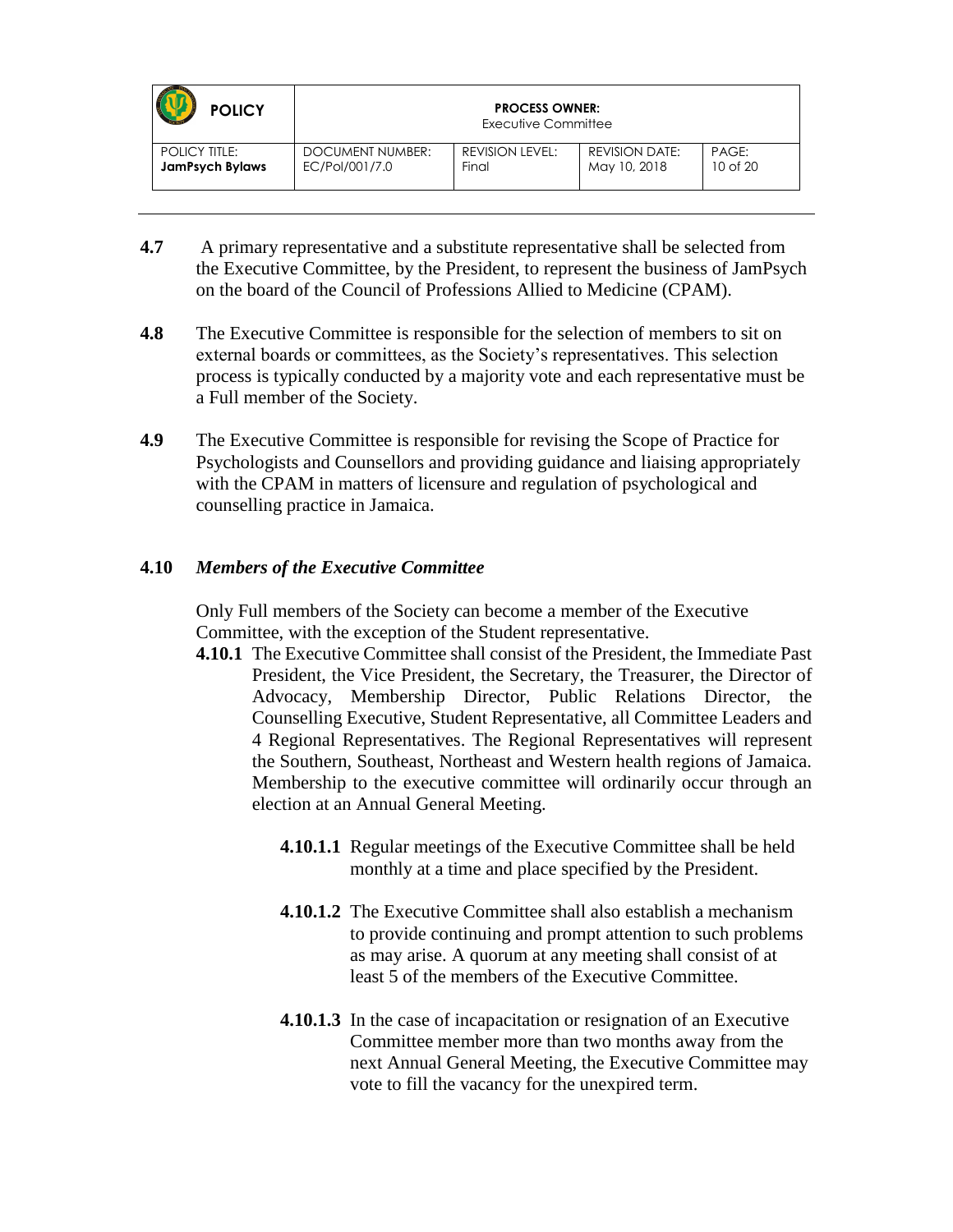| <b>POLICY</b>          | <b>PROCESS OWNER:</b><br>Executive Committee |                 |                       |              |
|------------------------|----------------------------------------------|-----------------|-----------------------|--------------|
| <b>POLICY TITLE:</b>   | DOCUMENT NUMBER:                             | REVISION LEVEL: | <b>REVISION DATE:</b> | PAGE:        |
| <b>JamPsych Bylaws</b> | EC/Pol/001/7.0                               | Final           | May 10, 2018          | $11$ of $20$ |

**4.10.1.4** A no-confidence motion can be brought at any Executive Committee meeting, in relation to any executive member who is believed to have failed to carry out their obligations, acted unethically or failed to perform in accordance with the objectives of the Society. If the President allows this motion to be voted on, and at least a two-thirds vote of noconfidence is found, then the executive member is required to immediately submit a letter of resignation, and the Executive Committee may fill the vacancy for the unexpired term as per 4.10.1.3.

#### **4.11** *Duties of the Executive Committee*

- **4.11.1** The President shall be a Full member of the Society. The President shall serve as presiding officer of the Society and the Executive Committee. The President shall perform such duties as are prescribed in the Bylaws, as are incident to the office, or as may properly be required of the President by vote of the Executive Committee.
	- **4.11.1.1** The President, with the assistance of the Secretary, manages the effective functioning of the Society's Secretariat.
	- **4.11.1.2** The President will sit on the President & Elder's Council of the Caribbean Alliance of National Psychological Associations (CANPA), as well as the Council of Professions Allied to Medicine (CPAM) as the Psychology & Counselling Representative.
	- **4.11.1.3** The President will be in charge of the Licensure Committee
- **4.11.2** The Immediate Past President (IPP) shall be a Full member of the Society and shall serve as a representative for continuity and transition from one Executive Committee to the next. The IPP shall perform such duties in support of any other Executive Member and shall sit on the University Council of Jamaica's (UCJ) Psychology Standards Committee and the Professional Practice and Standards Committee of the Caribbean Alliance of National Psychological Associations (CANPA).
- **4.11.3** The Vice President shall be a Full Member of the Society. During the term of office, the Vice President shall serve as presiding officer of the Society and the Executive Committee in the absence of the President. The Vice President should head at least one committee, typically the Ethics Committee.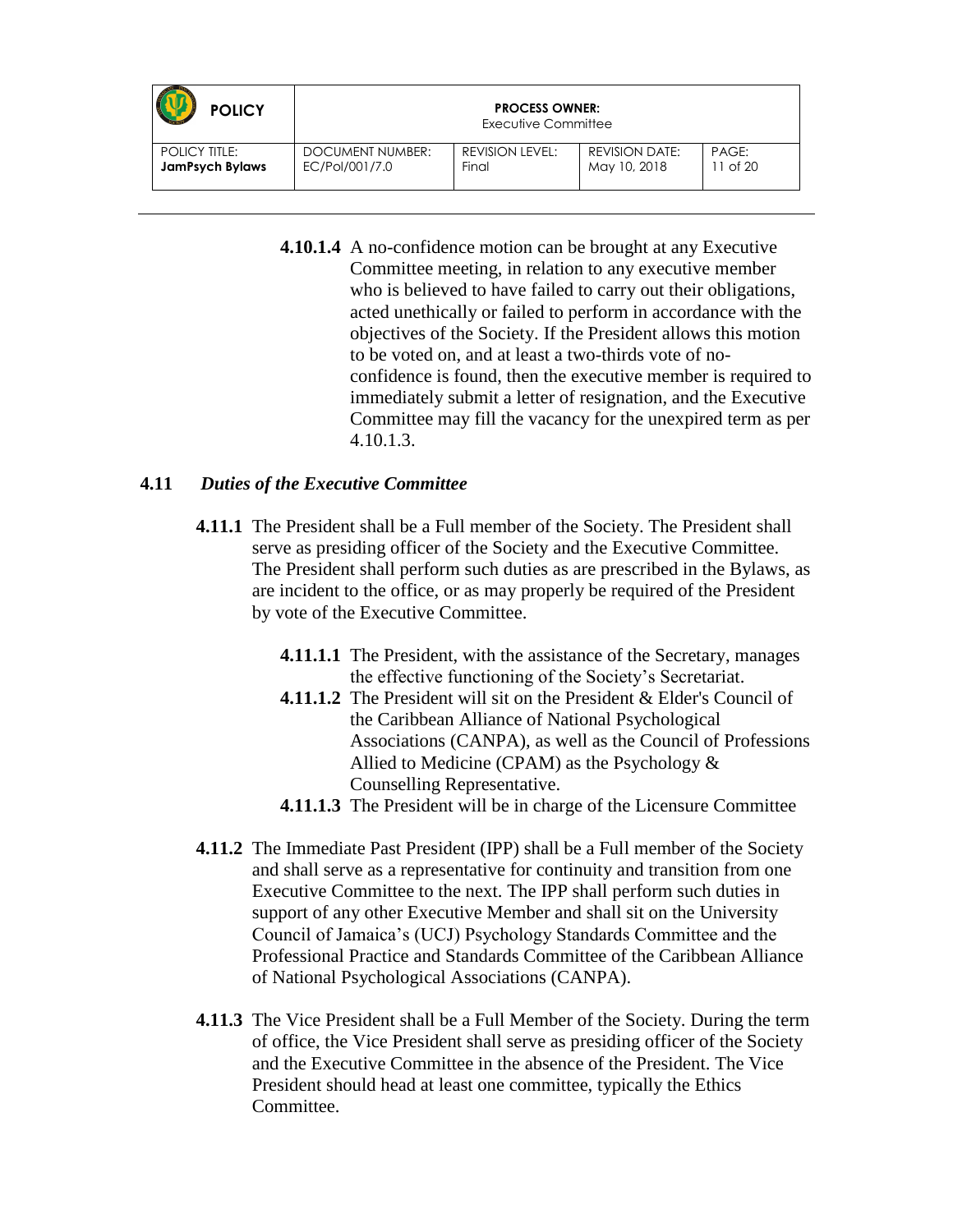| <b>POLICY</b>          | <b>PROCESS OWNER:</b><br>Executive Committee |                        |                       |          |
|------------------------|----------------------------------------------|------------------------|-----------------------|----------|
| <b>POLICY TITLE:</b>   | DOCUMENT NUMBER:                             | <b>REVISION LEVEL:</b> | <b>REVISION DATE:</b> | PAGE:    |
| <b>JamPsych Bylaws</b> | EC/Pol/001/7.0                               | Final                  | May 10, 2018          | 12 of 20 |

- **4.11.3.1** In the event that the P**r**esident is unable to serve his/her full elected term, for any reason, the Vice President shall succeed the President for the unexpired time, and shall assume the duties of the President as well as the Vice President.
- **4.11.3.2** In the event that both the President and the Vice President are unable to serve and the next Annual General Meeting is more than two months away, the Executive Committee shall elect one of its members to serve as President of the Society until the next Annual General Meeting.
- **4.11.3.3** The Vice President shall Head the Ethics Committee of JamPsych
- **4.11.3.4** The Vice President shall be in charge of the Regional Representatives and their purview
- **4.11.4** The Secretary shall be a Full member of the Society, typically elected at an Annual General Meeting. During the term of office, the Secretary shall serve as Secretary of the Executive Committee and shall perform such duties as may be prescribed in these Bylaws.
- **4.11.5** It shall be the duty of the Secretary to keep the records of all meetings of the Executive Committee and Annual General Meeting; to file and hold subject to call, all and to direct the publication of such records, reports, and proceedings as are authorized by these Bylaws and by vote of Executive Committee; and to perform all other secretarial duties for the Committee.
	- **4.11.5.1** The Secretary along with the President shall facilitate the effective functioning of the Society's Secretariat.
	- **4.11.5.2** The Secretary is responsible for maintaining accurate documentation and the meeting of any legal requirements such as annual filing deadlines. The Secretary is responsible for reviewing and updating documents as necessary and ensuring all documents are safely stored and readily accessible.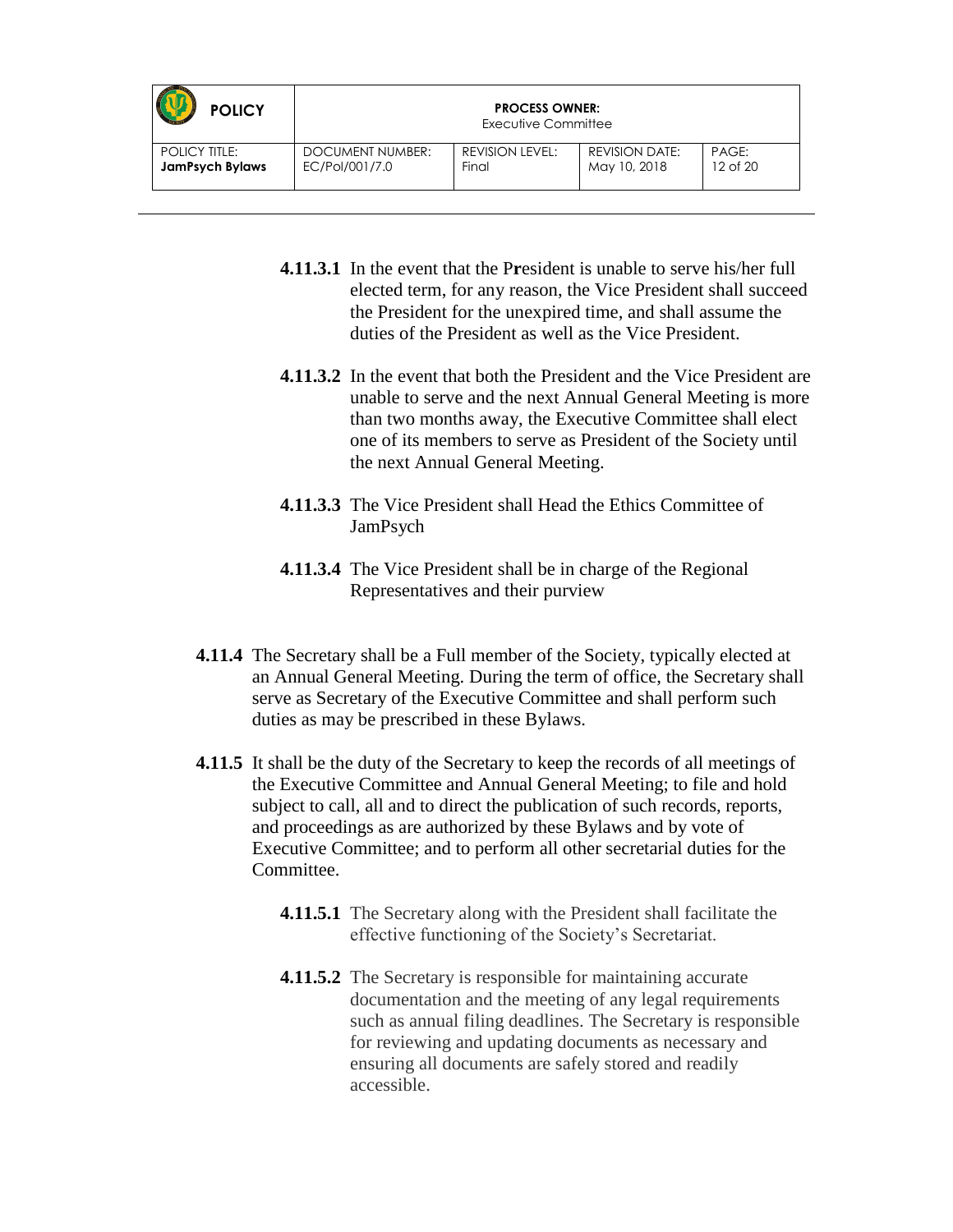| <b>POLICY</b>          | <b>PROCESS OWNER:</b><br>Executive Committee |                        |                       |          |
|------------------------|----------------------------------------------|------------------------|-----------------------|----------|
| <b>POLICY TITLE:</b>   | DOCUMENT NUMBER:                             | <b>REVISION LEVEL:</b> | <b>REVISION DATE:</b> | PAGE:    |
| <b>JamPsych Bylaws</b> | EC/Pol/001/7.0                               | Final                  | May 10, 2018          | 13 of 20 |

- **4.11.6** The Treasurer of the Society shall be a Full member of the Society. During the term of office, the Treasurer shall serve as the financial officer of the Society and shall perform such duties as may be prescribed in these Bylaws. The Treasurer along with the President and Vice President, shall have authority to sign cheques on behalf of the Society for disbursement of funds for duly authorized purposes of the Society as decided by the Executive Committee.
	- **4.11.6.1** Areas of fiscal control under the supervision of the Treasurer include: (a) banking and investment of funds; (b) auditing, accounting, and the preparation of reports covering receipts and expenditures; (c) business management of publications, services, and properties of JamPsych and (d) preparation of an annual budget including such schedules of personnel, salaries, rentals, contracts, and other major expenditures as may be desired by the Executive Committee.
	- **4.11.6.2** The Treasurer is required to present the financial status of the Society at each Annual General Meeting.
- **4.11.7** The Membership Director shall be a Full Member of the Society. During the term of office, the Membership Director shall serve as the arbiter of all matters relating to membership and shall perform such duties as may be prescribed in these Bylaws.
	- **4.11.7.1** The Director of Membership is responsible for the processing of all applications for membership to the society. He/She has the authority to make recommendations for appointment to membership after vetting an application, but the Executive Committee must approve this recommendation by unanimous vote.
	- **4.11.7.2** The Membership Director is responsible for communicating the decision/s of the Executive Committee to all applicants. He/she is also responsible for handling general queries and concerns expressed by the membership on an on-going basis and relay relevant concerns to the Executive Committee for resolution or response.
- **4.11.8** The Advocacy Director shall be a Full member of the Society. During the term of office, the Advocacy Director shall serve as the arbiter of all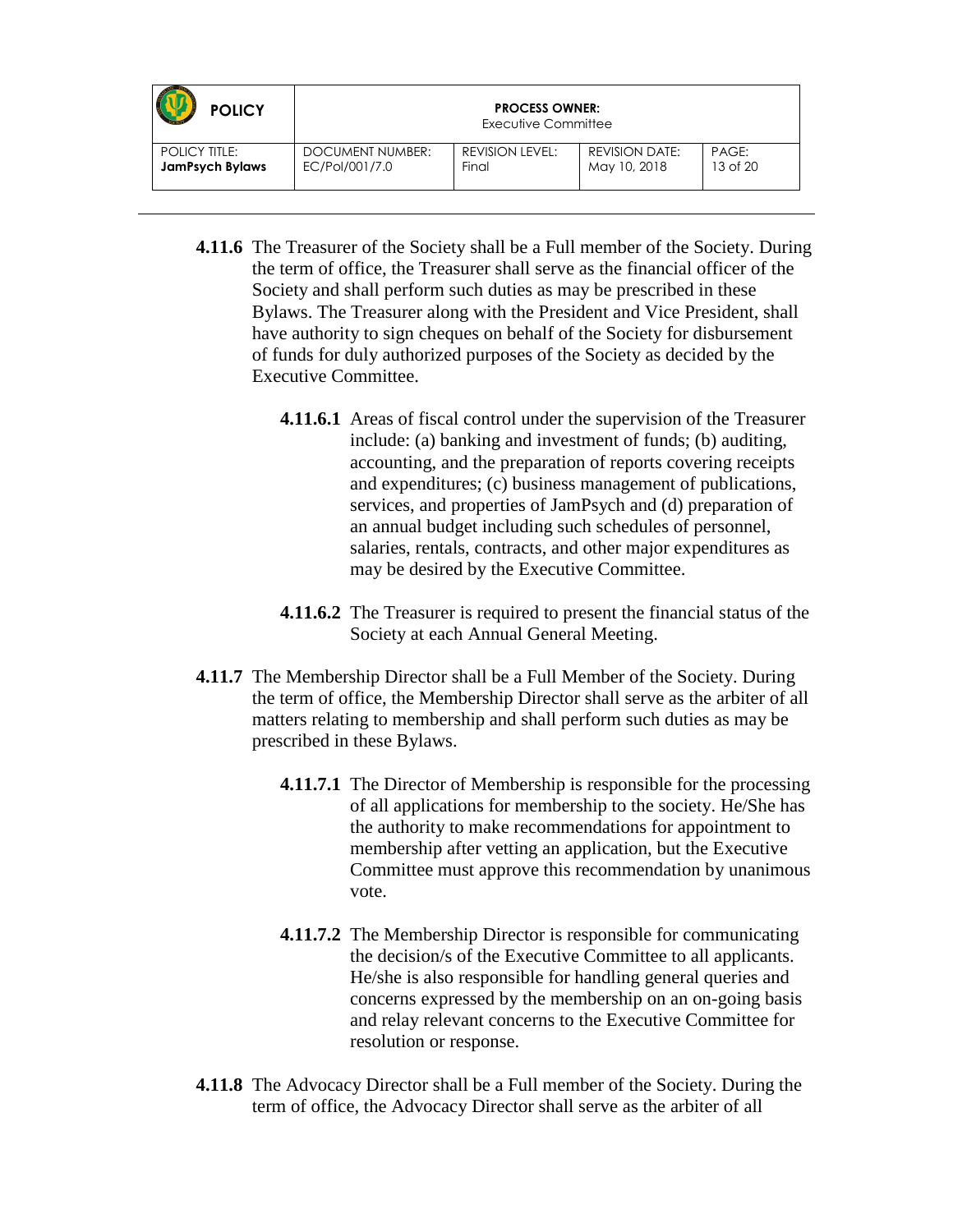| <b>POLICY</b>          | <b>PROCESS OWNER:</b><br>Executive Committee |                 |                       |          |
|------------------------|----------------------------------------------|-----------------|-----------------------|----------|
| <b>POLICY TITLE:</b>   | DOCUMENT NUMBER:                             | REVISION LEVEL: | <b>REVISION DATE:</b> | PAGE:    |
| <b>JamPsych Bylaws</b> | EC/Pol/001/7.0                               | Final           | May 10, 2018          | 14 of 20 |

matters relating to advocating for the Society, for its Members and for the Public with outside bodies or agencies and shall perform such duties as may be prescribed in these Bylaws.

- **4.11.9** The Public Relations (PR) Director shall be a Full member of the Society. During the term of office, the Public Relations Director shall serve as the arbiter of all matters relating to public relations for the Society.
	- **4.11.9.1** The PR Director is responsible for designing and executing an annual programme to inform and educate the general public in keeping with the Society's strategic plan and objectives
	- **4.11.9.2** The PR Director is responsible for the public image of the Society and is the liaison between the Society and all mass media houses and shall perform such duties as may be prescribed in these Bylaws.
- **4.11.10** The Counsellor Executive shall be a Full member of the Society. During the term of office, the Counsellor Executive shall serve as the representative for the category of professional counsellors in the membership body.

**4.11.10.1** The Counsellor Executive is responsible for representing the voice of professional counsellors as it relates to all matters of this organization, its functions and strategic objectives

#### **4.12** *Terms of Office for Executive Committee members*

- **4.12.1** The terms of office for members of the Executive Committee will be two years. This period can only be extended by a vote of the membership at an Annual General Meeting.
- **4.12.2** If a member of the Executive Committee is unable to serve out their term or is required to resign as a result of a no confidence vote, (s)he shall be replaced as per article 4.10.1.3 of the Society's Bylaws.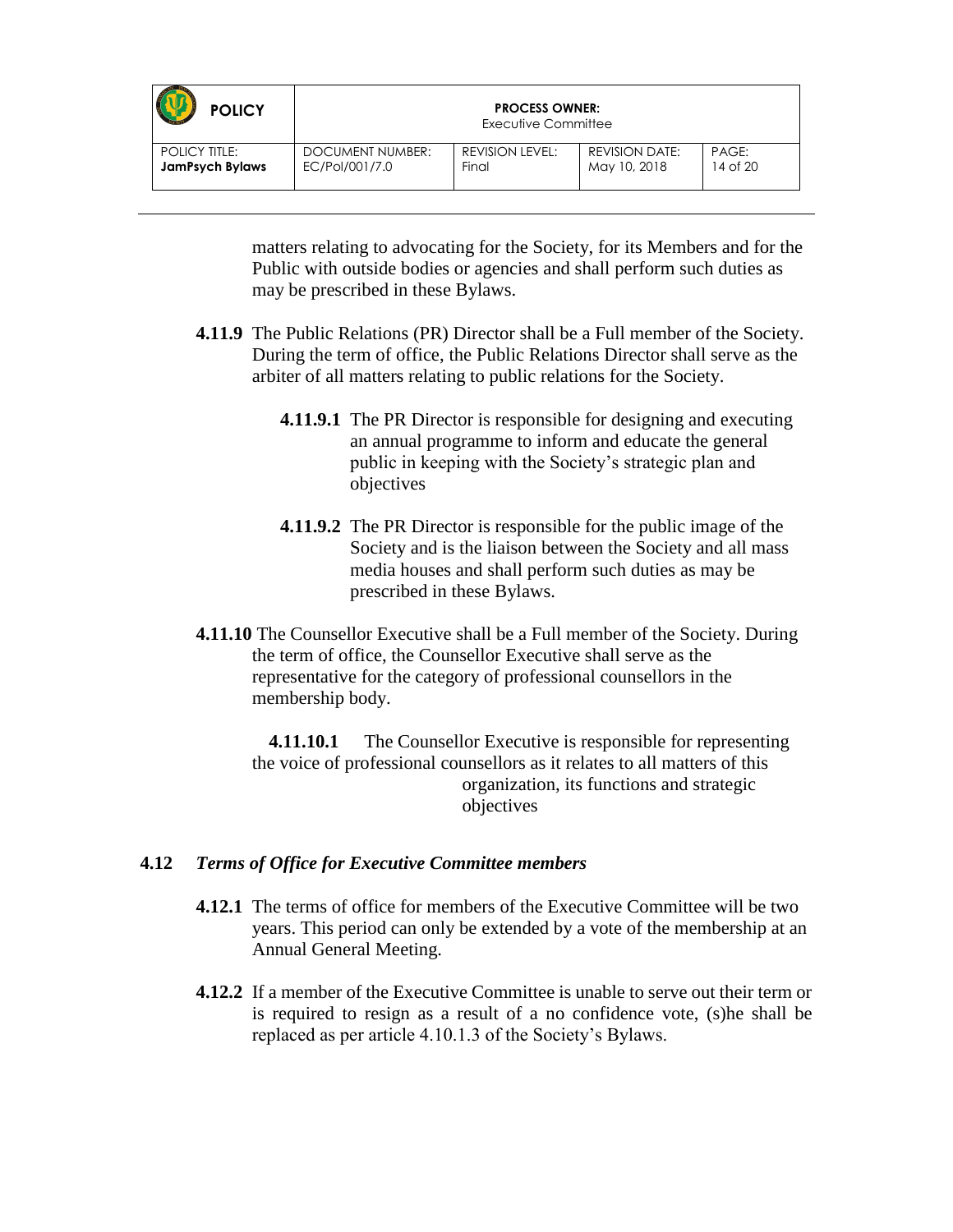| <b>POLICY</b>          | <b>PROCESS OWNER:</b><br>Executive Committee |                        |                       |          |
|------------------------|----------------------------------------------|------------------------|-----------------------|----------|
| <b>POLICY TITLE:</b>   | DOCUMENT NUMBER:                             | <b>REVISION LEVEL:</b> | <b>REVISION DATE:</b> | PAGE:    |
| <b>JamPsych Bylaws</b> | EC/Pol/001/7.0                               | Final                  | May 10, 2018          | 15 of 20 |

#### **4.13** *Functions and Responsibilities of the Executive Committee Members* **are as follows:**

- **4.13.1** To initiate and stimulate the Society's activities.
- **4.13.2** To monitor and evaluate the Society's and the Committees' activities.
- **4.13.3** To propose major policy guidelines for ratification by the Society's members at the General Meeting.
- **4.13.4** To execute the decisions taken at the Annual General Meeting.
- **4.13.5** To identify and plan for the effective utilization of resources.
- **4.13.6** To identify mechanisms for generating funds for the Society and its activities.
- **4.13.7** To appoint ad hoc task forces or working groups to undertake specific tasks.
- **4.13.8** To bring to the attention of members operational guidelines developed by the Secretariat and approved by the Executive Committee.
- **4.13.9** To act on behalf of, and in the best interest of, the general membership as well as the psychology and counselling professions in Jamaica.
- **4.13.10** Make decisions regarding the Society's business that requires immediate action.

#### **4.14** *Validity of Proceedings*

- **4.14.1** The proceedings of the Executive Committee, or of the Committee of any executive Branch, or any other body acting under the Regulations or the Bylaws, shall not be invalidated by any accidental omission to give any notice thereby required or by any vacancy among their Members or by any defect in the election or qualification of any of their members.
- **4.14.2** Any action that is required to be done by the Society, as outlined by the Bylaws, may be done by any officer of the Society who is appointed by the Executive Committee for that purpose.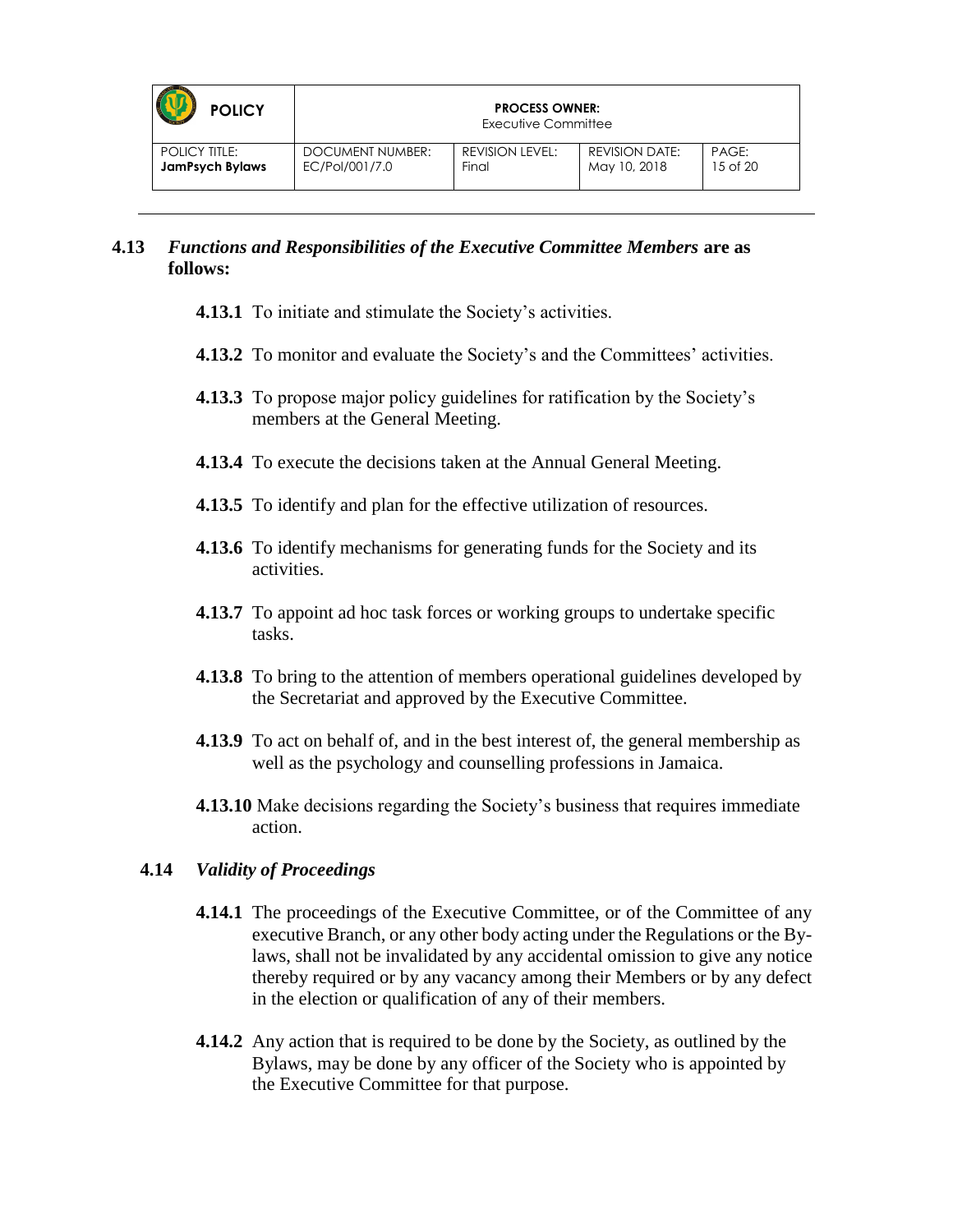| <b>POLICY</b>          | <b>PROCESS OWNER:</b><br>Executive Committee |                 |                       |          |
|------------------------|----------------------------------------------|-----------------|-----------------------|----------|
| <b>POLICY TITLE:</b>   | DOCUMENT NUMBER:                             | REVISION LEVEL: | <b>REVISION DATE:</b> | PAGE:    |
| <b>JamPsych Bylaws</b> | EC/Pol/001/7.0                               | Final           | May 10, 2018          | 16 of 20 |

#### **Article 5: The Secretariat**

- **5.15** The Administrative office shall be located at a place decided upon by the Executive Committee for their 2-year period.
- **5.16** The President in conjunction with the Secretary provides oversight for the Secretariat.

#### **Article 6: Sub-Committees**

The Society comprises of seven sub committees. The sub-committees are currently Membership, Licensure, Education, Advocacy, Public Relations, Fundraising and Ethics. Each committee shall be directed by a member of the Executive Committee and reports directly to the Executive Committee. The specific role of each committee is stated below and is outlined by the Executive Committee. The Directors of Education and Fundraising are typically selected from the Executive Committee positions at the first meeting following the AGM and serve for a period of two years. The Membership, Advocacy, Ethics and Public Relations Executive Directors are required to form their committees from the membership community. The Ethics Committee is chaired by the VP. Volunteers who may seek to join any of the seven (7) sub-committees must have paid in full for current year of registration with the Society.

#### 6.1 *Membership Committee*

- 6.1.1 The Membership Committee shall be chaired by the Director of Membership. This committee shall consist of the director, the student membership representative and a minimum of two volunteers, who may be from any class of membership as outlined in Article 2.
- **6.1.2** The Membership Committee shall oversee the Society's membership retention and recruitment activities. This committee is also responsible for vetting the documentation of all membership candidates prior to presentation at an Executive Meeting.
- **6.1.3** In carrying out its mission, the Membership Committee will present membership candidates at Executive Meetings.
- **6.1.4** Executive members will vote indicating acceptance of the presented candidates. Only unanimously accepted candidates will be awarded membership.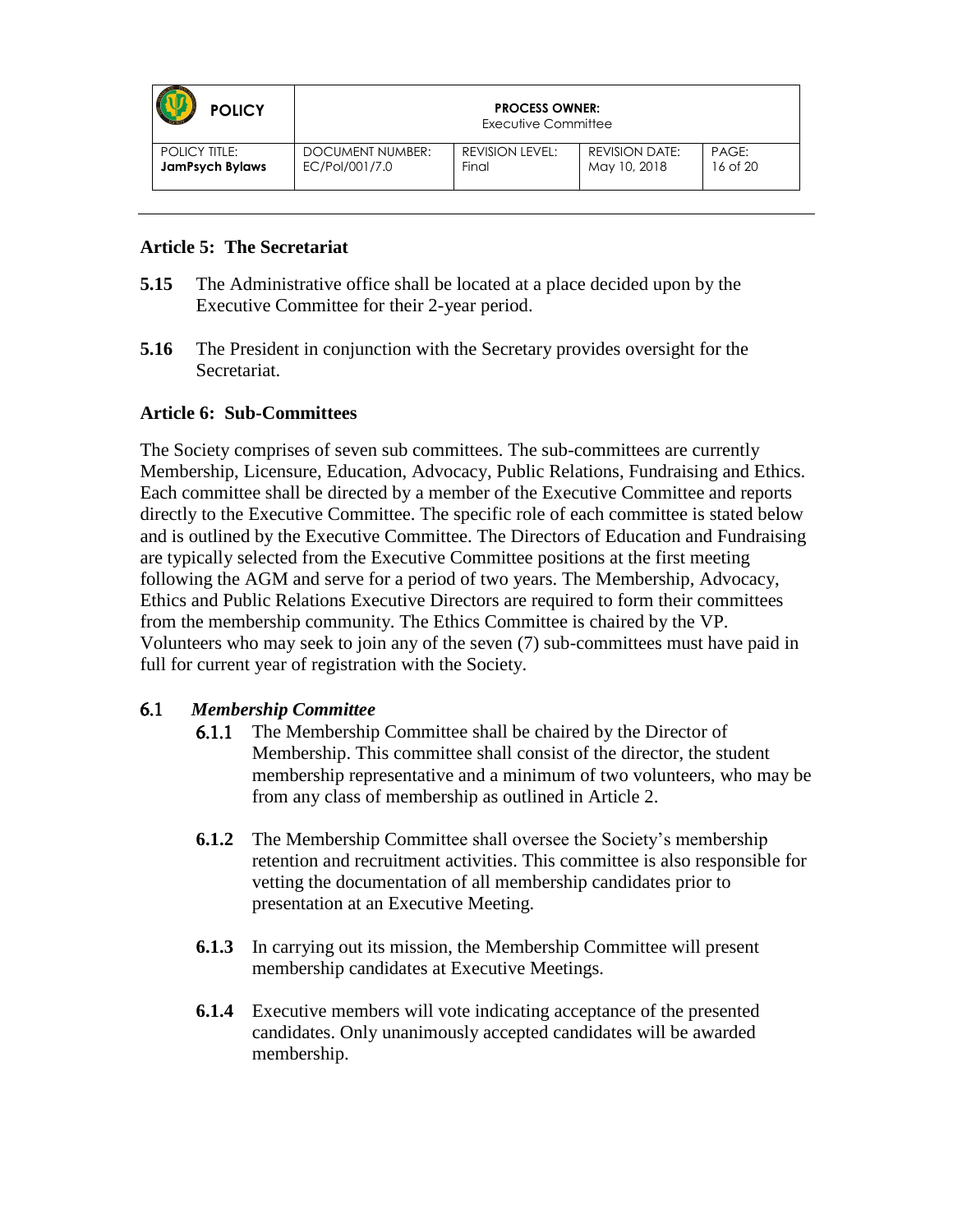| <b>POLICY</b>          | <b>PROCESS OWNER:</b><br>Executive Committee |                 |                       |          |
|------------------------|----------------------------------------------|-----------------|-----------------------|----------|
| <b>POLICY TITLE:</b>   | DOCUMENT NUMBER:                             | REVISION LEVEL: | <b>REVISION DATE:</b> | PAGE:    |
| <b>JamPsych Bylaws</b> | EC/Pol/001/7.0                               | Final           | May 10, 2018          | 17 of 20 |

- **6.1.5** The Membership Committee must investigate all concerns of the Executive Committee, with regards to the suitability of any candidate. The Membership committee must confirm the suitability of the candidate before representation at an Executive Meeting.
- **6.1.6** The Membership committee may remove members from the membership list, as per the instructions of the Executive Committee. For a member to be removed, from the membership list there must be evidence of illegal and or unethical activities.
- **6.1.7** Membership obtained on the basis of false or fraudulent evidence may be voided at any subsequent time by the Executive Committee. Action to void would be brought by the Membership Committee.

#### *6.2 Licensure Committee*

- *6.2.1* The Licensure Committee shall be chaired by the President. This committee shall consist of the President, the Education Chair and a minimum of two volunteers, who may be from any class of membership as outlined in Article 2.
- *6.2.2* The Licensure Committee shall be responsible for reviewing all new applicants for licensure at CPAM, and the development and implementation of all matters related to Licensure / Registration with the Council for Professions Allied to Medicine (e.g. licensure examination, rules / policies / guidelines related to licensure)

#### **6.3** *Education Committee*

- **6.3.1** There shall be an Education Committee consisting of one Executive Committee member who will Chair the Committee and at least two volunteer members from the Society.
- **6.3.2** The Education Committee will strive to provide annual scholarships/awards to psychology and counselling students to assist with research or tuition.
- **6.3.3** The Education Committee shall be the body responsible for evaluating and endorsing short courses, workshop, seminars, conferences, self-study programmes and assign professional/continuing education credits as deemed appropriate.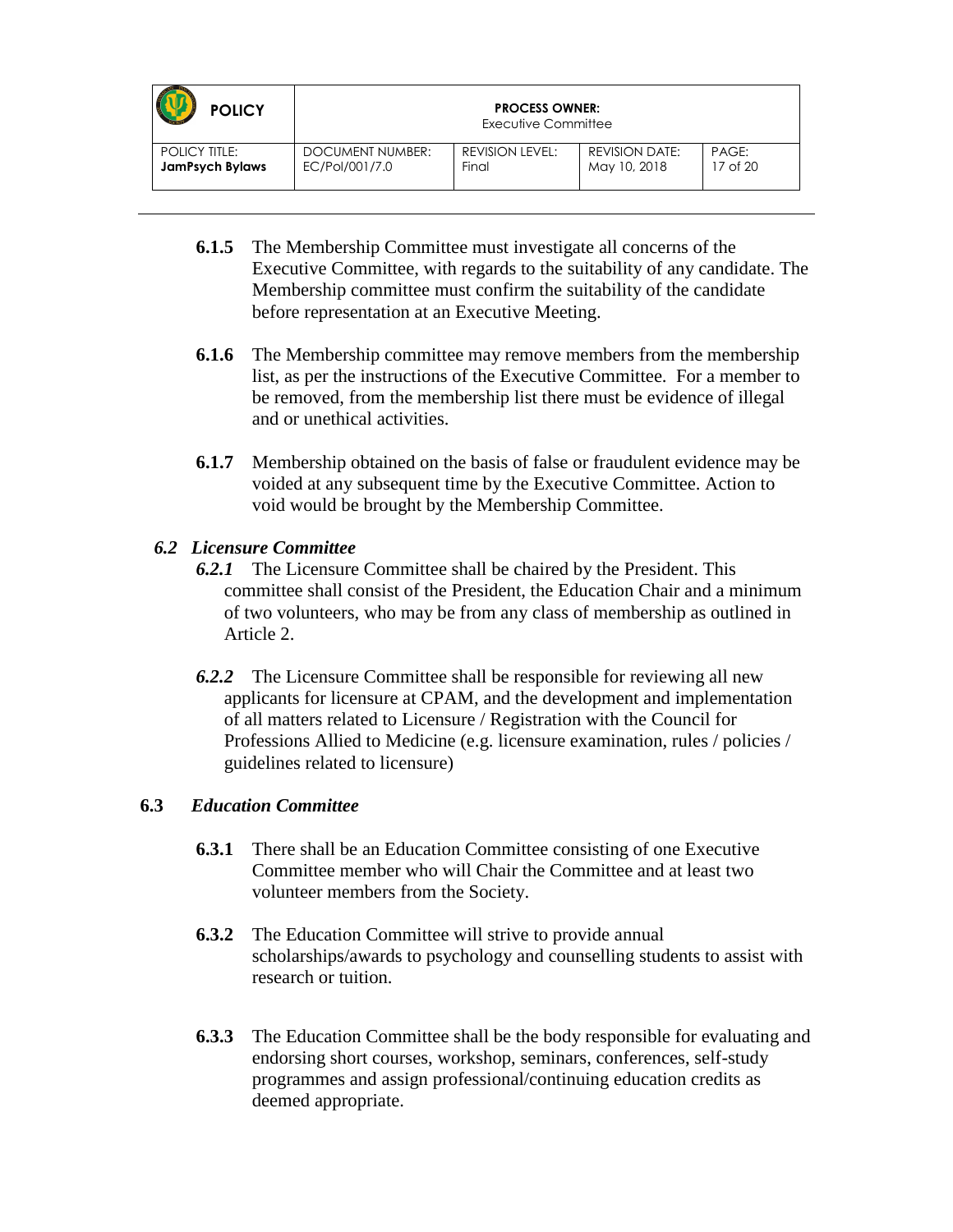| <b>POLICY</b>          | <b>PROCESS OWNER:</b><br>Executive Committee |                        |                       |          |
|------------------------|----------------------------------------------|------------------------|-----------------------|----------|
| <b>POLICY TITLE:</b>   | DOCUMENT NUMBER:                             | <b>REVISION LEVEL:</b> | <b>REVISION DATE:</b> | PAGE:    |
| <b>JamPsych Bylaws</b> | EC/Pol/001/7.0                               | Final                  | May 10, 2018          | 18 of 20 |

- **6.3.4** The Education Committee is also the arm of the Society responsible for the creation and delivery of professional/continuing education training and are responsible for providing sufficient training to maintain the amounts required for licensure
- **6.3.5** The Education Committee also oversees educational communications or journals that are affiliated with, sponsored, or created by the Society.
- **6.3.6** The Education Committee works in conjunction with the Membership Committee, to assess the degree equivalency for the educational credentials submitted by applicants to the Society as well as applicants for Registration / Licensure with CPAM.

#### **6.3** *Advocacy Committee*

- **6.3.1** There shall be an Advocacy Committee that is chaired by the Director of Advocacy. This Committee shall consist of the Director of Advocacy and a minimum of two volunteers, who may be from any class of membership as outlined in Article 2.
- **6.3.2** The Advocacy Committee is responsible for generating support for the Society and to advocate on behalf of the Society's members as well as the Public for general health and wellness.
- **6.3.3** The Advocacy Committee shall be responsible for developing and implementing the Society's policies, standards and guidelines, relating to the professions of Psychology and Counselling.

#### **6.4** *Public Relations Committee*

**6.4.1** The Public Relations Committee shall consist of the Public Relations Director and at least two volunteer members from the Society, as outlined in Article 2.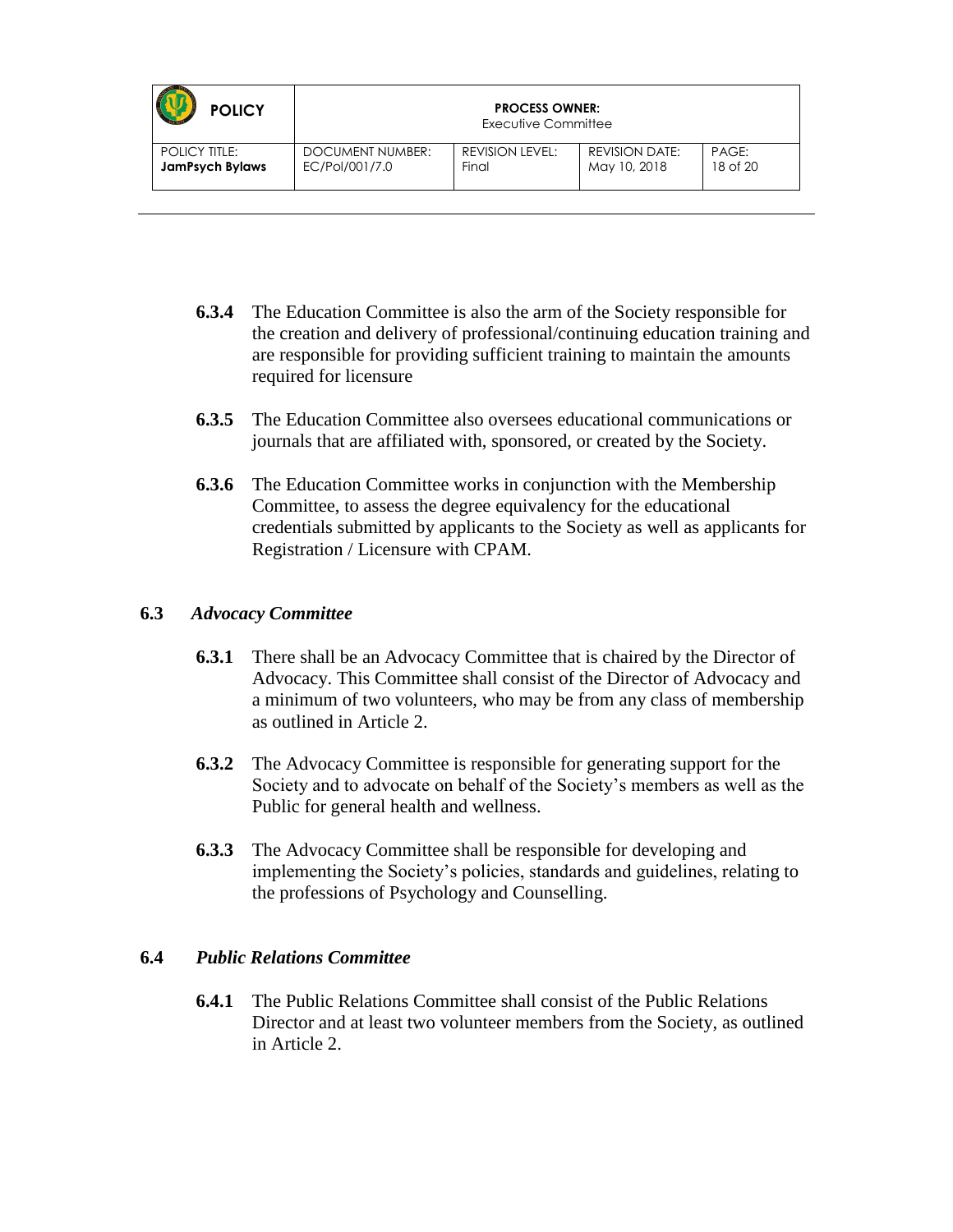| <b>POLICY</b>          | <b>PROCESS OWNER:</b><br>Executive Committee |                 |                       |          |
|------------------------|----------------------------------------------|-----------------|-----------------------|----------|
| <b>POLICY TITLE:</b>   | DOCUMENT NUMBER:                             | REVISION LEVEL: | <b>REVISION DATE:</b> | PAGE:    |
| <b>JamPsych Bylaws</b> | EC/Pol/001/7.0                               | Final           | May 10, 2018          | 19 of 20 |

- **6.4.2** The Public Relations Committee is responsible for ensuring that the public image of the Society is in accordance with the Vision, Mission, Core Values, and Strategic Objectives of the Society.
- **6.4.3** The Public Relations Committee strives to achieve local, regional, and international recognition for the Society.
- **6.4.4** The Public Relations Committee fosters knowledge of psychology and counselling in order to promote public welfare.
- **6.4.5** The Public Relations Committee is responsible for crafting media comments, press releases, briefs, and press conferences on behalf of the Society for topical issues and shall be the Society's liaison with all mass media houses. The Committee shall maintain relationships with other professional organizations and groups appropriate to the Society's mission and shall perform such duties as may be prescribed in these Bylaws.

#### **6.5** *Fundraising Committee*

- **6.5.1** The Fundraising Committee shall consist of one Executive Committee member and at least two volunteer members from the Society.
- **6.5.2** The Fundraising Committee is responsible for raising funds outside of membership dues to meet the financial obligations and demands of the Society's annual budget and strategic plans.
- **6.5.3** The Fundraising Committee works in conjunction with the Education Committee in order to facilitate the workshops, seminars, webinars and so on as a revenue stream.

#### **6.6** *Ethics Committee*

- **6.6.1** The Ethics Committee shall formulate and enforce rules and procedures governing the conduct of the ethics and disciplinary process in accordance with the JamPsych Code of Ethics. However, such rules and procedures and any changes therein, must be approved by the Executive Committee.
- **6.6.2** The Ethics Committee, acting at its own discretion or under the direction of the Executive Committee, and headed by the Vice President, shall review such rules and procedures periodically and may amend them from time to time, subject to the approval of the Executive Committee,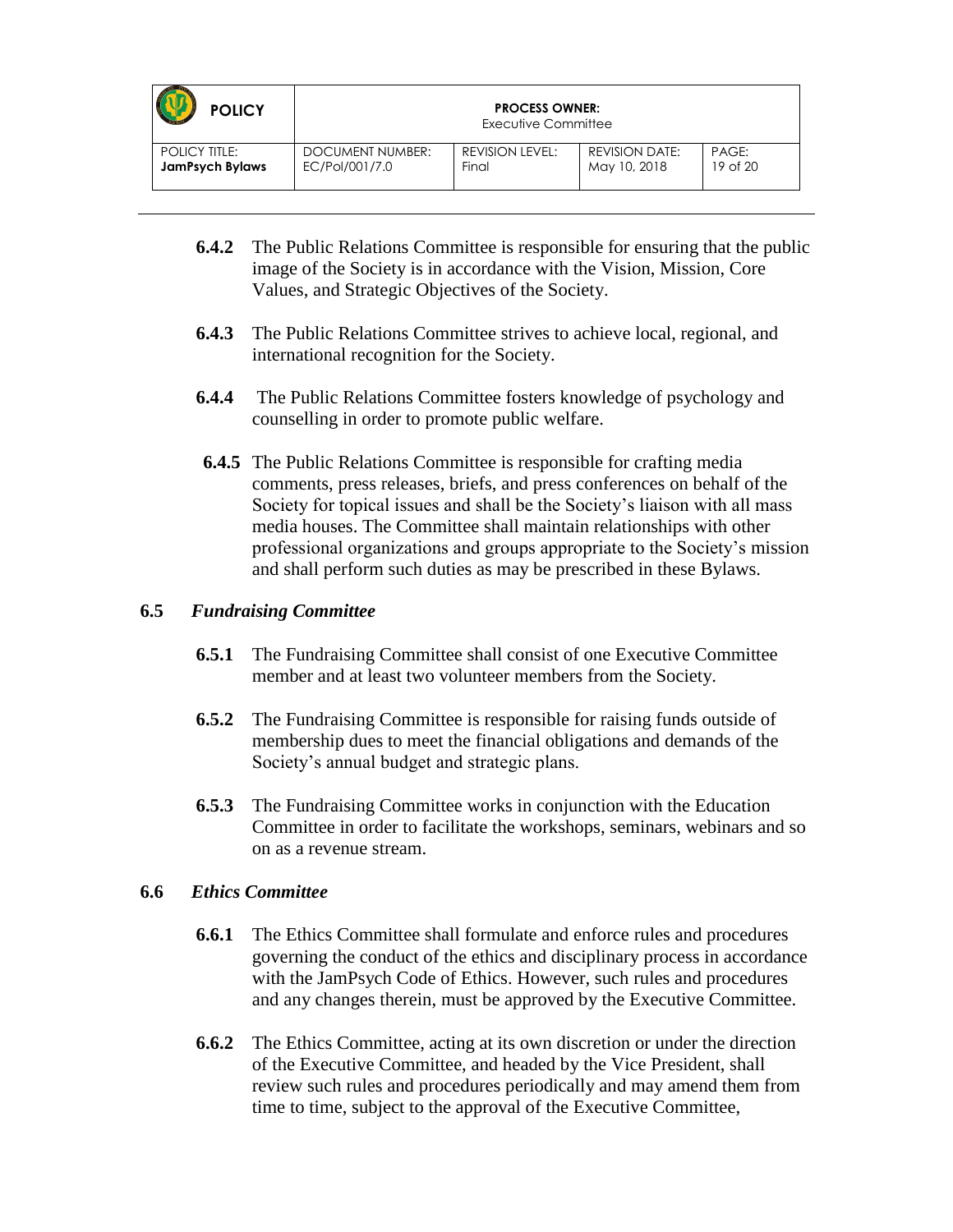| <b>POLICY</b>          | <b>PROCESS OWNER:</b><br>Executive Committee |                 |                       |              |
|------------------------|----------------------------------------------|-----------------|-----------------------|--------------|
| <b>POLICY TITLE:</b>   | DOCUMENT NUMBER:                             | REVISION LEVEL: | <b>REVISION DATE:</b> | PAGE:        |
| <b>JamPsych Bylaws</b> | EC/Pol/001/7.0                               | Final           | May 10, 2018          | $20$ of $20$ |

provided, however, that no such amendment shall adversely affect the substantive rights of a Member or Affiliate whose conduct is being investigated or against whom formal charges have been filed at the time of amendment.

- **6.6.3** The Ethics Committee considers all written complaints made against a member, by an identified, directly affected individual. Directly affected individuals also include other members who become aware of the alleged ethical breach. However, not all complaints are investigated. If a complaint is deemed to be frivolous, irrelevant, vexatious, or an abuse of the process, the complainant will be advised of the Committees intention to take no action. The complainant will then be invited to make further relevant submissions for the Committee to consider; which the Committee may decide to investigate or take no further action.
- **6.6.4** The Ethics Committee will advise the member when they are the subject of an investigation and the member and will be provided with a copy of the complaint. The member will be given the opportunity to respond and to provide documentation to the contrary, that may include where applicable, the complainants clinical file. Usually the member's response to the complainant is shared with the complainant, unless the member believes this may be harmful for the complainant. In that case, the release of the members response will be decided by the Ethics committee. The complainant is usually given the opportunity to respond to the member's submission.
- **6.6.5** The Ethics Committee upon considering or investigating a complaint as well as the member's response and other relevant documents, decides on when to close an investigation and when the member is required to present before the committee for a hearing.
- **6.6.6** The Ethics committee upon considering or investigating a complaint may recommend to the Executive Committee one or more of the following actions:
	- **●** Take no action
	- **●** Provide Advice
	- **●** Provide Oral Caution
	- **●** Provide Oral Caution upon the member's agreement to make specific improvements
	- **●** Provide Written Caution